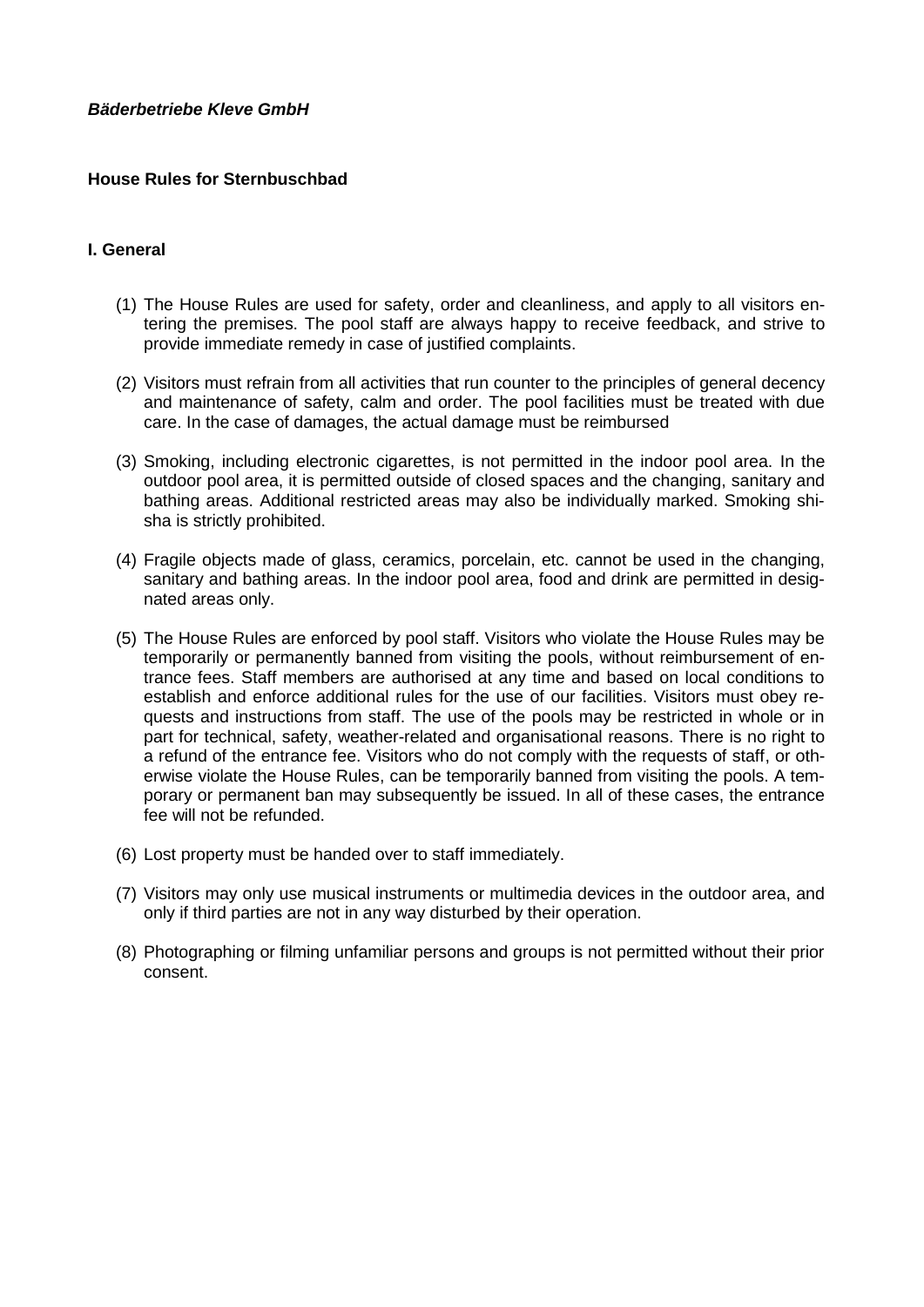# **II. Opening hours and entry**

- (1) The opening hours and closing times are displayed at reception; Bäderbetriebe Kleve GmbH has the right to restrict the use of the pools or some areas, and limit the number of vistors entering. Visitors with time-based tickets also have no right to compensation in the case of operational closures. Pools close 15 minutes before closing time.
- (2) Admission is not granted to:
	- a. Persons under the influence of intoxicating substances
	- b. Persons accompanied by animals (except blind people with guide dogs, or disability assistance dogs)
	- c. Persons with open wounds, illnesses that may be offensive to some people, or persons suffering from a legally notifiable communicable disease; in case of doubt, visitors may be required to present a medical certificate
- (3) Children under the age of 7 are only permitted to enter and stay on the premises in the company of adults. Staff may allow exceptions. Persons prone to seizures and fainting are only permitted to enter with an accompanying responsible person; this also applies to persons with intellectual disabilities, provided they are dependent on an accompanying person.
- (4) Visitors must be in possession of a valid entry ticket for the corresponding service. Tickets must be kept until leaving the premises. There is no right to replacement in the case of ticket loss. Tickets must be presented when requested by staff. Purchased entry tickets cannot be returned. If, due to loss of entry ticket, visitors cannot prove their length of stay, they must pay the difference between the cheapest ticket and the day ticket.
- (5) Ticket types and prices are displayed at reception. Bäderbetriebe Kleve GmbH may restrict the use of the pools or some areas without this resulting in a price reduction. The restrictions will be communicated in the entrance area, if possible.
- (6) Bäderbetriebe Kleve GmbH has vouchers and pre-loaded cards available for purchase. Vouchers and pre-loaded cards cannot be returned to Bäderbetriebe Kleve GmbH. There is no refund of the purchase price, face value or remaining credit.

# **III. Liability**

- (1) Visitors use the pools and the outdoor area including the play and sports facilities at their own risk, without prejudice to the obligation of Bäderbetriebe Kleve GmbH to maintain the pools and facilities in a safe condition for the public. Bäderbetriebe Kleve GmbH is not liable for force majeure, happenstance or defects that were not immediately detected even in compliance with the usual level of care.
- (2) It is the responsibility of the accompanying adults to supervise children in the play area and paddling pool areas.
- (3) Visitors are advised not to bring valuables onto the premises. Bäderbetriebe Kleve GmbH has no obligation to guard or exercise due diligence for any valuables brought onto the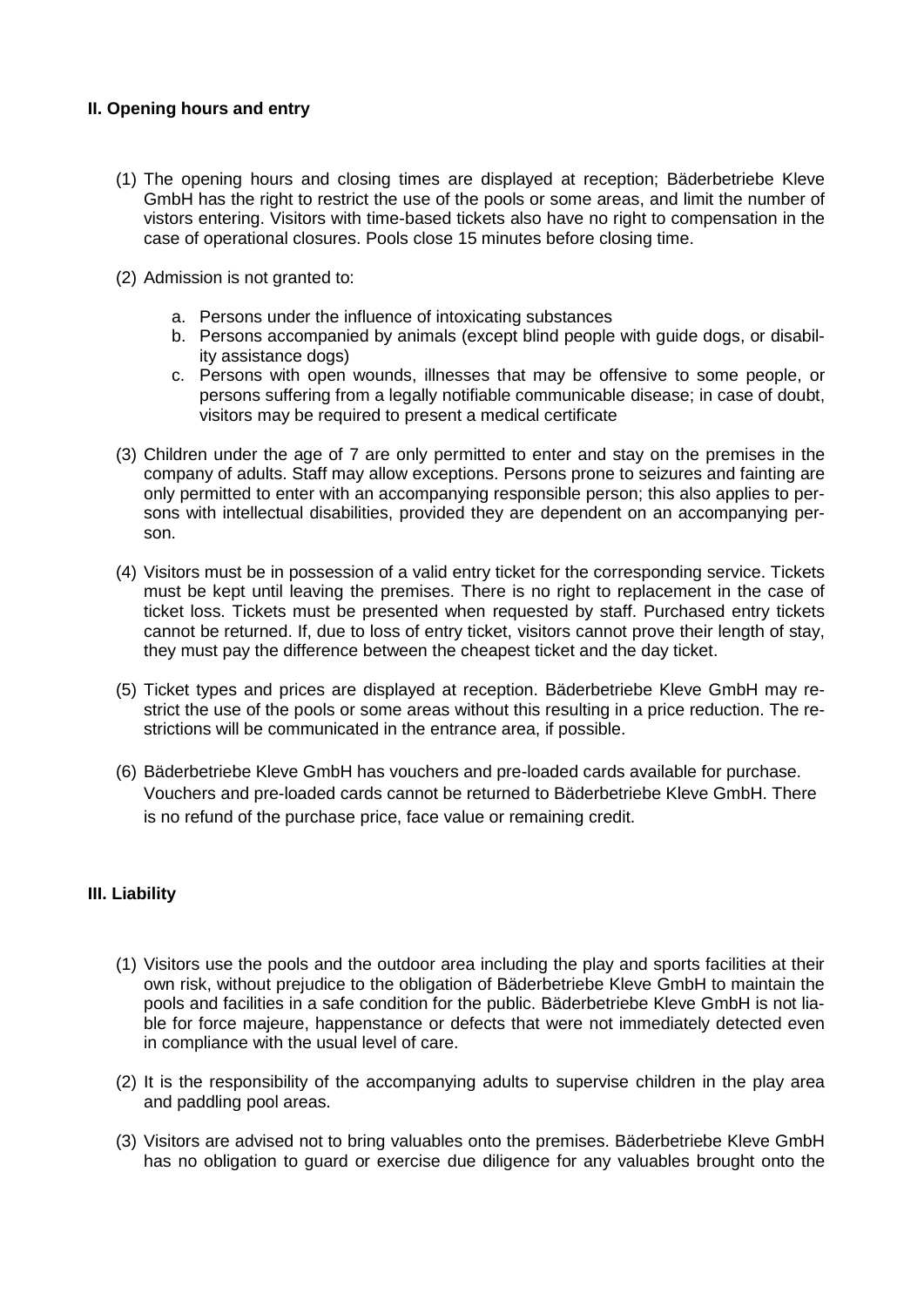premises. The above limitation of liability applies to the loss of valuables, cash and clothing. It also applies to damage or theft of property by third parties. The use of lockable cabinets in particular does not create a safekeeping agreement with Bäderbetriebe Kleve GmbH. Valuables cannot be accepted by pool staff. Bäderbetriebe Kleve GmbH is not liable for the destruction, damage or loss of any items brought onto the premises, unless the damage is based on an intentional or grossly negligent breach of duty by staff or legal representatives of Bäderbetriebe Kleve GmbH.

- (4) Bäderbetriebe Kleve GmbH or its vicarious agents are only liable for other personal injury, property damage or pecuniary loss in cases of intent or gross negligence. This also applies to structural defects and any vehicles parked in the facility's parking spaces. Using the parking spaces does not create a contractual relationship with Bäderbetriebe Kleve GmbH.
- (5) In the case of club events, community events or school swimming, the supervisor for the relevant group is solely responsible for observing the House Rules and the duties of public safety; there is no claim to provision of a swimming supervisor or any other in-house supervisors.
- (6) Parents are liable for damage caused by children under the age of 6. The presence of supervisors does not release parents from their duty to supervise.

### **IV. Special provisions for swimming**

- (1) When using a locker, visitors must keep the locker key with them at all times while on the premises. In the case of lost keys, visitors are responsible for paying the cost of restoring a functional locking system.
- (2) Visitors may only use the swimming pools after they have thoroughly washed themselves in a shower; there is no claim to sole use of the shower facilities. The use of soaps outside of the showers is not permitted.
- (3) Visitors must wear commercial swimwear in wet areas, barefoot areas and shower rooms. Street clothes, everyday clothing and street shoes are not permitted. Swimmers with long hair are advised to wear bathing caps, but this is not compulsory.
- (4) Shaving, pedicures, manicures, hair dying etc. is prohibited.
- (5) Visitors jump and dive at their own risk. Rebounding on the diving board is not permitted. When diving, it is important to make sure that the diving area is free and only one person is on the diving board at a time. Supervisors are responsible for deciding whether diving is allowed at a facility.
- (6) Jumping in sideways, kicking or throwing other people into the pool, and disruptive ball and catch games are not permitted. Staff will decide after due consideration whether a ball and catch game is disruptive to third parties. Staff can also spatially restrict or place a time limit on ball and catch games. Visitors use swimming goggles and snorkels at their own risk. Non-swimmers should not be outside the designated non-swimmer area of the pool.